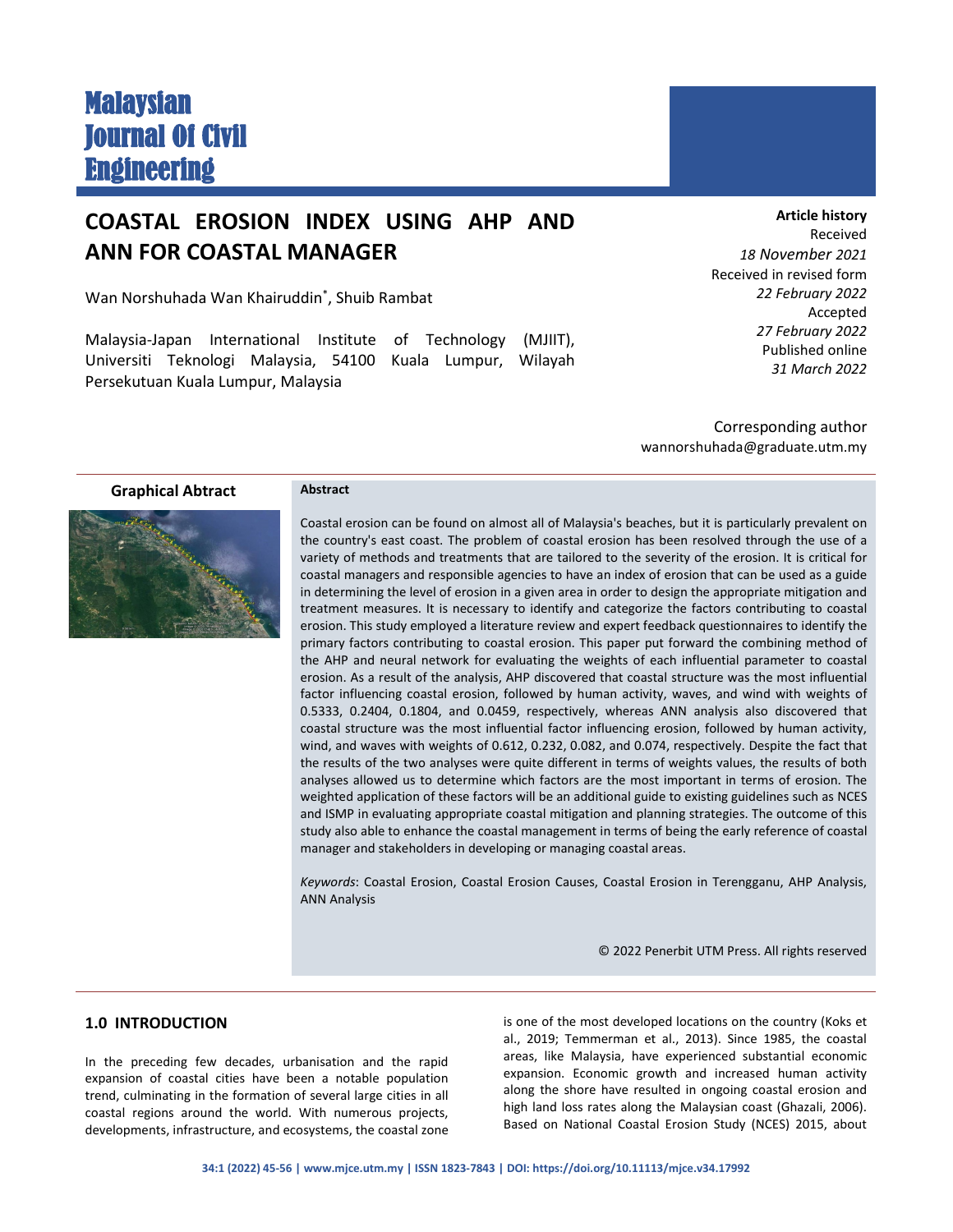1,324 km of Malaysia's coastline was found to be eroding. (DID, 2015)

The most severe coastal erosion occurs in fast developing areas, such as the northern estuary of the Terengganu River, particularly the Kuala Nerus coastal area, as case example of Terengganu today. This erosion is caused by morphological changes (Northeast Monsoon effect) on the Kuala Terengganu coast, which are triggered by wave energy variations and associated seasonal changes in the direction of coastal drift, as well as the extension of Terengganu airport (Yee Ling et al., 2019). Terengganu coastal changes were also documented in NCES 2015, which found that 20 places along the Terengganu coast are eroding at a rate of 2 to 4 metres per year and had been degraded by nearly 148 kilometres (until 2015). Since then, the government has implemented a number of mitigation projects in Terengganu to counteract erosion. Furthermore, the government has conducted many studies on the phenomenon of coastal erosion, including a details study of coastal areas in Malaysia. An Integrated Coastal Management Plan (ISMP), and a guideline known as "DID Circular 97," to determine the best solutions for coastal erosion rehabilitation and to aid in future coastal planning and management has been introduced.

In addition, many previous studies in technical and management have been conducted to assess the factors that influence coastal conditions and the causes of severe erosion on both short and long term temporal and geographical scale, such as; (Asmawi & Ibrahim, 2013; Mentaschi et al., 2018; Prasad & Kumar, 2014; Rangel-Buitrago et al., 2018; Williams et al., 2018). Erosion is often caused by a combination of numerous nature causes interacting with anthropogenic factors along the shoreline and they may be classified into two primary types; natural and human-induced factors (Goldenberg et al., 2014; Jonah et al., 2016; Williams et al., 2018).

Due to the factors of natural and man-made, the current coast areas have received unmanageable magnitudes and impacts due to increasing exploitation along coastal zones such as the example of Terengganu coast as mentioned above. Thus, identifying the extent to which each parameter influences coastal erosion is particularly important for coastal management. When it comes to coastal disaster risk reduction management and coastal planning for sustainable development, identifying the most important factors that will influence the current state of the coast in the face of disasters is critical (Rangel-Buitrago *et al*., 2020; Rudiastuti et al., 2020; Sheik Mujabar & Chandrasekar, 2013). In order to mitigate such consequences, as well as the resulting economic and human losses, coastal managers must understand the sensitivity of natural coastal sectors, which is related to wave energy, beach characteristics/evolution, sediment pathway, and sea level trend, among other factors (Coelho et al.,2006).

Thus, the purpose of this papers is to develop a methodology which may comprehensively assess the most influential factors in order to provide a basic and quick guide in measuring the speed of erosion that occurs. The index developed in this study is intended for beaches in Malaysia only, therefore, the most influential factors and factor ratings are adequately determined by local experts only. Local experts can differentiate genuine variability on a finer scale, particularly on NCES Category I beaches, where eroded beaches are caused by more than just sea levels, waves, and wind.

#### **2.0 METHODOLOGY**

#### **2.1 Test Area: Telipot Beach, Kuala Nerus**

Kuala Nerus is a Terengganu district located at 5°20'N 103°00'E. Gong Badak, Seberang Takir, Batu Rakit, and Batu Enam are among the important towns and villages in Kuala Nerus, which has a land area of 388km2. The study area is located at Telipot beach which is between the mouth of the northern Kuala Terengganu River and Batu Rakit. Beach (Figure 1). The beach is severely eroded, affecting several settlements including Kg. Pengkalan Maras, Kg. Tanjung, and Batu Rakit. The National Coastal Erosion Study (NCES) 2015 has determined that the erosion rate at Kuala Nerus is between 2 – 11 m/year. However, the erosion rate at Mengabang Telipot and Mengabang Telung, Kuala Nerus, has grown to 20 m/year since 2016. The erosion rate in areas adjacent to these portions has also increased significantly. A relevant case study was chosen for the deployment of an index-based technique.



**Figure 1** Erosion site at the test area

#### **2.2 Method and Materials**

The main parameters influencing coastal erosion are discussed in this paper, and an index-based method for coastal erosion is proposed. The goal is to evaluate key factors that are significant in determining the extent of coastal erosion.

#### *2.2.1 The Analytic Hierarchy Process (AHP)*

The Analytical Hierarchy Process (AHP), the decision analysis tool utilised in this study, is a mathematical method created by the University of California at Berkeley for assessing complicated choice issues with numerous criteria. The AHP method is a measuring theory that derives priority scales from pairwise comparisons. The development of priority scales is based on the expert judgements (Al-harbi, 1990; Saaty, 2002). This method isn't new; the AHP has been the most extensively used method to represent the subjective decision-making process based on multiple attributes for about two decades (Dong et al., 2008). Since then, it's been frequently utilised in corporate planning, portfolio selection, benefit/cost analysis by government agencies for resource allocation, and the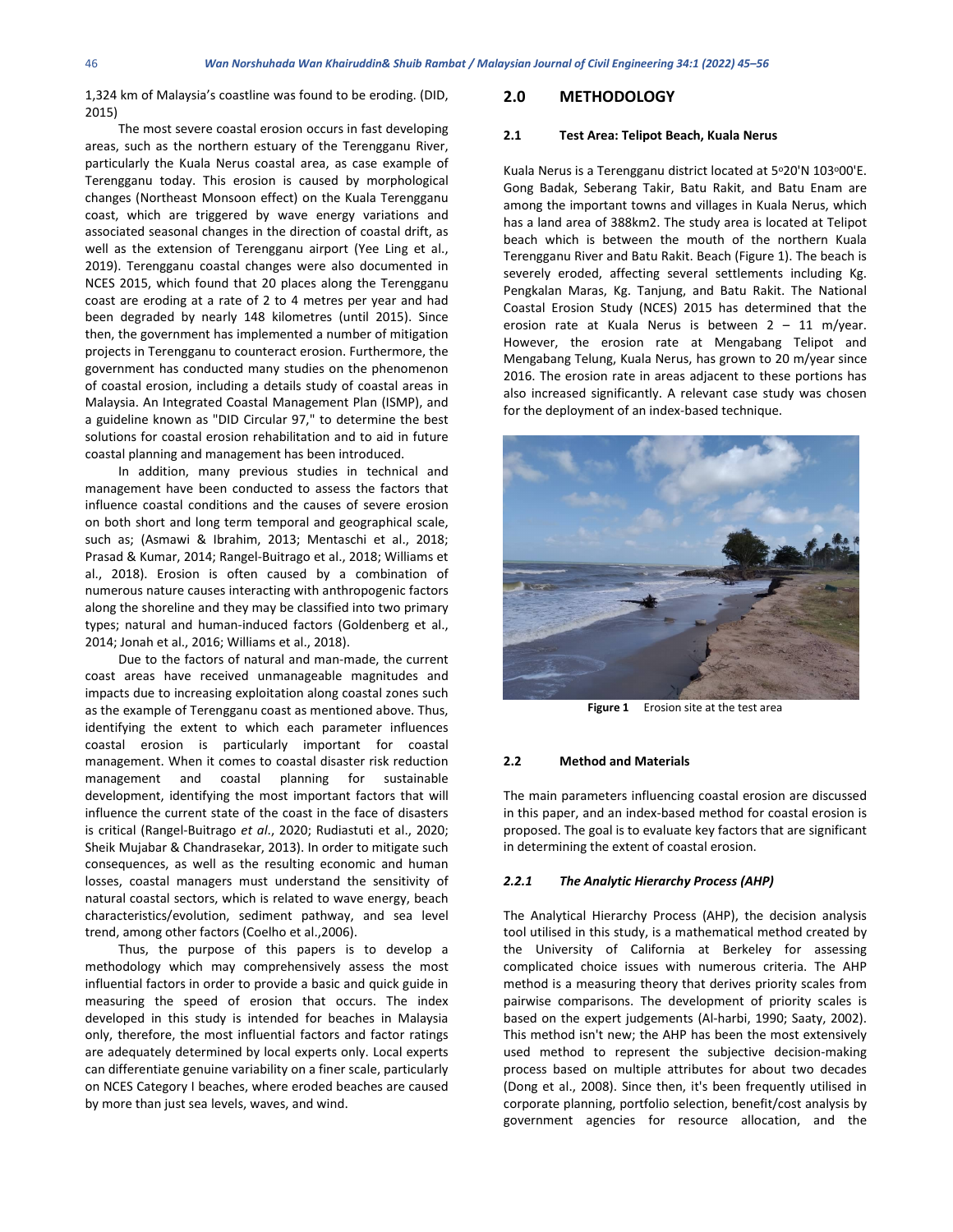establishment of multinational logistics centres, among other applications (Chou & Yu, 2013).

The AHP procedure can be divided into four steps, which are as follows.

- Step 1: Create the hierarchy system by decomposing the problem into a hierarchy of interconnected elements.
- Step 2: Create input data consisting of a pairwise comparison matrix to determine the comparative weight of the decision elements' attributes.
- Step 3: Summarize the decision and estimate the relative weight.
- Step 4. Determine the combined relative weights of the choice elements in order to reach a set of ratings for the alternatives/strategies of decision.

The typical form of Analytic Hierarchy Process (AHP) as illustrates in Figure 2.



**Figure 2** Typical model of AHP analysis

Goal represents an Index erosion

- A, B, C, and N represent the parameter dimension of coastal erosion
- a, b, c, d and n represent the parameters or factors (have represents the weightage of each dimension and sub-dimensions)
- Alternative is present the final result of problem analysis, that is, weight values in relation to the set objective

#### *2.2.2* **Artificial Neural Network** *(ANN)*

The second method was employed in this study is Artificial neural Network (ANN). An ANN is an information system with certain features in common with biological neural networks (Hendriyono et al., 2015; Kabir & Hasin, 2013; Vagropoulos et al., 2016). On the basis of some assumptions, ANN have been constructed as expansions of human cognition mathematical models or neural biology. Neurons, a mechanism for weight determination also known as neuronal training and neuronal activity, characterise ANN.

The data gathering, training, testing, and prediction processes are all part of the neural network mentioned above (Chen et al., 2019; Dongare et al., 2012; Lecun et al., 2015; Özcan et al., 2020). Input, weighting, aggregation, activation, and output elements make up the fundamental neural network structure used in this study. (Figure 3).

Wave heights in metres, wind speed in m/s, coastal structures, and human activities within the coastal area in terms of range between 1-10 are all included in the input layer. Data will be collected through official databanks, reports, and site observations from 2016 to 2019. Output data known as dependent variable also should be provided for analysis, and the output data for this study is a record of erosion from 2016 to 2019 at Telipot beach that will be used as training data for ANN.



**Figure 3** Typical of neural network architecture.

#### **2.3 Parameters Identification**

The identification of criteria (parameters) that are provided in this paper is the first stage in the AHP flowchart. The early parameters for this study were only discovered after a thorough review of the literature for the general coastal area. This step is critical for determining the major variables that have been documented by multiple researchers in relation to the worldwide incidence of coastal erosion. The literature was examined for reliable data on purpose by looking at (a) specific sorts of journals, such as the Scopus database, and (b) keywords that might refine the results.

Scopus was chosen as the database since it is one of the largest abstracts and citation databases for peer-reviewed literature, including scientific journals, books, and conference proceedings, all of which are covered by the study (Nobre & Tavares, 2017). Following that, the list was examined using the process shown in Figure 4.



**Figure 4** Literature review key word searching mapping process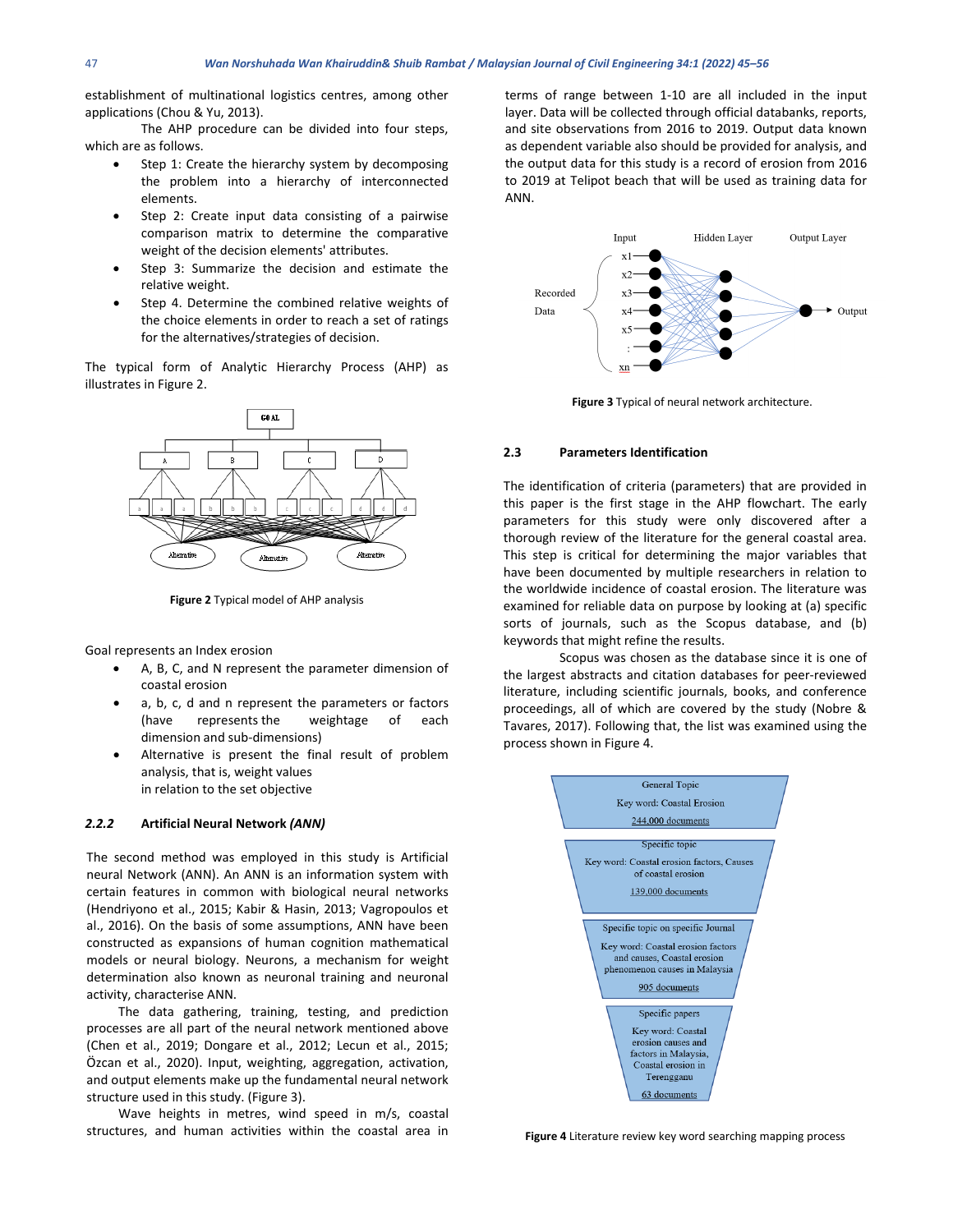Based on Figure 3, the findings of a complete examination of the literature on numerous studies and research on the factors contributing to coastal erosion, as described in Table 1.

**Table 1** Summary of coastal erosion factors identified through literature review

| <b>Dimensions</b>      | <b>Factors</b>               |  |
|------------------------|------------------------------|--|
|                        | Wave                         |  |
| Natural                | Wind                         |  |
| Factors                | Sea Level Rise               |  |
|                        | Storm                        |  |
|                        | Tides                        |  |
|                        | <b>Water Temperature</b>     |  |
| Man-made               | Human activities             |  |
| Factors                | <b>Ecosystem Destruction</b> |  |
|                        |                              |  |
| Socio-Economic Factors | <b>Coastal Structure</b>     |  |

#### **2.4 Parameters Selection**

The details of the factors identified as contributing to erosion will be examined to pick the factors that significantly cause erosion, which will be used as input for both AHP and ANN analyses. This study employed a literature review and surveys of coastal experts to determine the most significant factors affecting erosion.

#### *Based on Literature*

The findings of a comprehensive literature review, as mentioned in the topic 'parameter identification,' guide the first step in the selection of criteria. Using the keywords "erosion causes", "coastal erosion factors," and "coastal erosion in Terengganu," the abstracts of the retrieved papers were analysed to see if they could be used as analysis criteria. The aim of this process is to determine which probable parameter could cause coastal erosion, based on extensive and adequate data and explanation from prior research or studies.

The current investigation uses 63 articles related to coastal erosion and all of them have the common factors in causal the coastal erosion. The articles have been carefully chosen from valid, well-respected scholarly resources (e.g., ScienceDirect), from high Impact Factor journals, as stated by Journal Citation Reports, and from prestigious international conferences. As a result, criteria will be established based on an assessment of the factors that are usually recognised as the principal cause of erosion in the literature. In the form of a table, all identified parameters will be summarised and expressed as percentages.

All factors identified will be grouped into three categories of dimension: natural, man-made, and socioeconomic. Only the highest percentage parameters for all three dimensions factors will be considered as sub-criteria for AHP analysis. The criteria identified during the literature review were listed in Table 2. Calculating the frequency of a factor listed in the study that contributes to erosion gives the percentage number.

**Table 2** Summary of parameters in the literature

| <b>Dimensions</b> | <b>Factors</b>               | Percentage     |
|-------------------|------------------------------|----------------|
|                   | Wave                         | 15             |
| Nature            | Wind                         | 10             |
| Factors           | Sea Level Rise               | $\overline{2}$ |
|                   | Storm                        | 3              |
|                   | <b>Tides</b>                 | $\overline{2}$ |
|                   | <b>Water Temperature</b>     | 1              |
| Man-Made          | Human activities             | 25             |
| Factors           | <b>Ecosystem Destruction</b> | 1              |
| Socio-Economic    | <b>Coastal Structure</b>     |                |
| Factors           |                              | 41             |
|                   | ΤΟΤΛΙ                        | 100            |

#### *Based on Questionnaire*

The second approach for selecting parameter is to interview a group of experts, which includes DID officers, consultants, and academics with considerable expertise and experience in the field of coastal. Selected experts will be asked to respond to a questionnaire provided through email based on current situation of the country. Select experts will be given a specific period of two weeks to complete the questionnaire in order to achieve an accurate response rate for this study.

The number of experts for the AHP method is between 10 to 50 experts are required. Confirmation of the number of experts required for this method is also consistent with earlier research, which suggests that the number of experts authorised should be between 10 and 15, with great regularity (Adler & Ziglio, 1996). The experts chosen for this study have between 8 and 26 years of expertise with Malaysia's coastline erosion problem.

Because the index being developed is only designed for use in Malaysian coastal areas, information from local specialists will suffice in its creation. As a result, a panel of ten experts in coastal engineering was assembled for this study. The panel has been careful selected based on experiences, services, and projects involved. As overall, these experts have between five and twenty-six years of experience dealing with the problem of coastal erosion. Candidates were chosen based on their knowledge and experience with coastal issues and management projects as shown in Table 3. A series of questionnaires (as in Table 4) were sent to the respondents via mail. In the first phase of questionnaires, respondents were asked to prioritize eight influencing parameters for coastal erosion. The respondents were given the opportunity to add any parameters they believed should be included in the erosion index formulation to the list. Additionally, respondents were assigned to rate specific parameters. The rating scale ranged from "1" (least relative significance) to "5". (Highest relative significance) as illustrated in Table 5.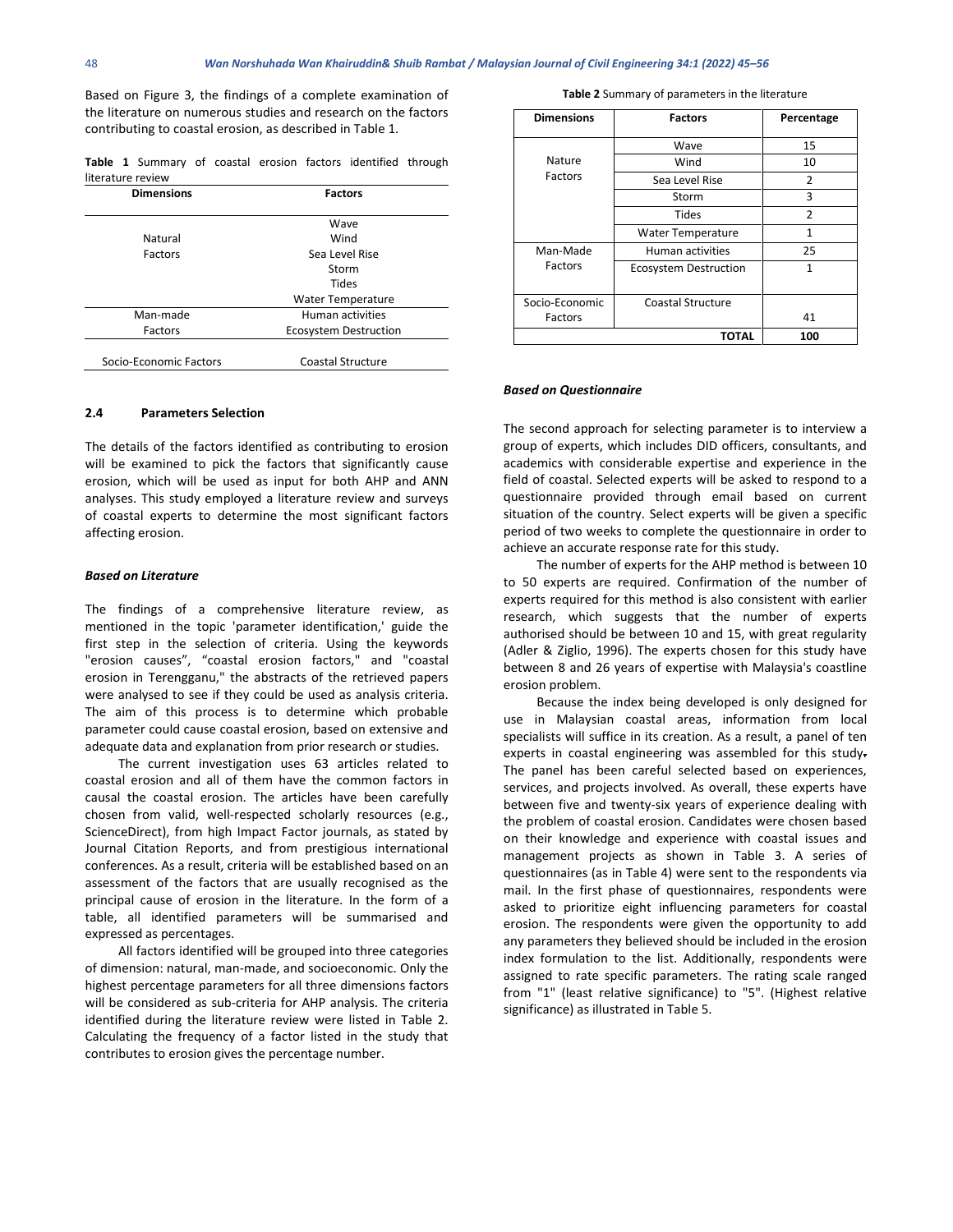| Respondent                                                                       | <b>Respondent Experience Information</b>                                                                                                                                                                                                                                                        | Respondent                                                                                                      | <b>Respondent Experience Information</b>                                                                                                                                                                                                                 |
|----------------------------------------------------------------------------------|-------------------------------------------------------------------------------------------------------------------------------------------------------------------------------------------------------------------------------------------------------------------------------------------------|-----------------------------------------------------------------------------------------------------------------|----------------------------------------------------------------------------------------------------------------------------------------------------------------------------------------------------------------------------------------------------------|
| Ahmad<br>Azimi<br>bin<br>Kamaluddin<br>Engineer<br>Dr. Nik & Associates          | ٠<br>Working as a senior engineer in<br>Coastal<br>&<br><b>Hydraulics</b><br>Department/Project<br>Management<br>Department for coastal experienced<br>consultant.                                                                                                                              | Mad Sor Bin Abdullah<br>Pengarah, Jusa C<br>Jabatan Pengairan dan<br>Saliran Negeri<br>Terengganu               | $\bullet$<br>Former Director at Coastal Division in<br>DID Malaysia.<br>$\bullet$<br>Experience in coastal field and coastal<br>projects for over 25years.                                                                                               |
| Sdn. Bhd.                                                                        | ٠<br>Working experience in coastal field<br>and projects for over 8years.<br>Master in Civil Engineering (Hydraulic<br>Engineering) from Delft University of<br>Techonology                                                                                                                     | Mahran<br>Bin<br>Ir.<br>Mahamud<br>Jurutera, J44<br>Bahagian<br>Pengurusan<br>Zon<br>Pantai-<br>JPS<br>Malaysia | $\bullet$<br>Working as a senior engineer in<br>Coastal Division at DID Malaysia.<br>$\bullet$<br>Working experience in coastal field<br>and projects for over 15years.<br>٠<br>Working as a senior engineer in                                          |
| Khairulizam<br>Bin<br>Md.                                                        | Working as a senior engineer in<br>Coastal Division at DID Malaysia.                                                                                                                                                                                                                            | Ikhwan<br><b>Bin</b><br>Ahmad<br>Abdual Wahid<br>Jurutera, J44                                                  | Coastal Division at DID Malaysia.<br>$\bullet$<br>Working experience in coastal field<br>and projects for over 13years.                                                                                                                                  |
| Yasin<br>Jurutera, J44<br>Bahagian Pengurusan<br>Zon Pantai- JPS                 | ٠<br>Working experience in coastal field<br>and projects for over 8years.<br>٠<br>Master in Coastal Engineering from                                                                                                                                                                            | Bahagian Pengurusan<br>Zon Pantai- JPS<br>Malaysia                                                              | $\bullet$<br>Master in Engineering in the Coastal<br>Environment from University of<br>Southampton                                                                                                                                                       |
| Malaysia<br>Dr. Effi Helmy<br>Bin<br>Ariffin                                     | Universiti Teknologi Malaysia<br>$\bullet$<br>Has extensive experience in the field<br>of coastal engineering and lecturer in<br>the Faculty of Geoscience Marine in                                                                                                                            | Wong Koh Yin<br>Jurutera, J44<br>Bahagian Saliran Mesra<br>Alam - JPS Malaysia                                  | $\bullet$<br>Former senior engineer in Coastal<br>Division at DID Malaysia.<br>$\bullet$<br>Working experience in coastal field<br>and projects for over 8years.                                                                                         |
| Lecture<br>Faculty of Geoscience<br>Universiti<br>Marine,<br>Malaysia Terengganu | UMT for over 10 years<br>$\bullet$<br>Has published lots of writings in the<br>field of coastal engineering such as;                                                                                                                                                                            |                                                                                                                 | ٠<br>Master in Civil Engineering (Specialised<br>in Marine Structures) from Technical<br>University of Denmark.                                                                                                                                          |
| (UMT), 21030 Kuala<br>Terengganu                                                 | Evaluating the Effects of Beach<br>Nourishment<br>Littoral<br>on<br>Morpho-dynamics<br>Kuala<br>at<br><b>Nerus</b><br>Beach Morpho-dynamics and<br>Evolution<br>of<br>Monsoon-<br>in Kuala<br>dominated Coasts-<br>Malaysia:<br>Terengganu,<br>Perspectives<br>integrated<br>for<br>management, | Ir. Iwan Tan Sofian Tan<br>Senior Engineer<br>Dr. Nik & Associates<br>Sdn. Bhd.                                 | ٠<br>Working as a senior engineer in<br>Coastal<br>&<br><b>Hydraulics</b><br>Department/Project<br>Management<br>Department for coastal experienced<br>consultant.<br>$\bullet$<br>Working experience in coastal field<br>and projects for over 15years. |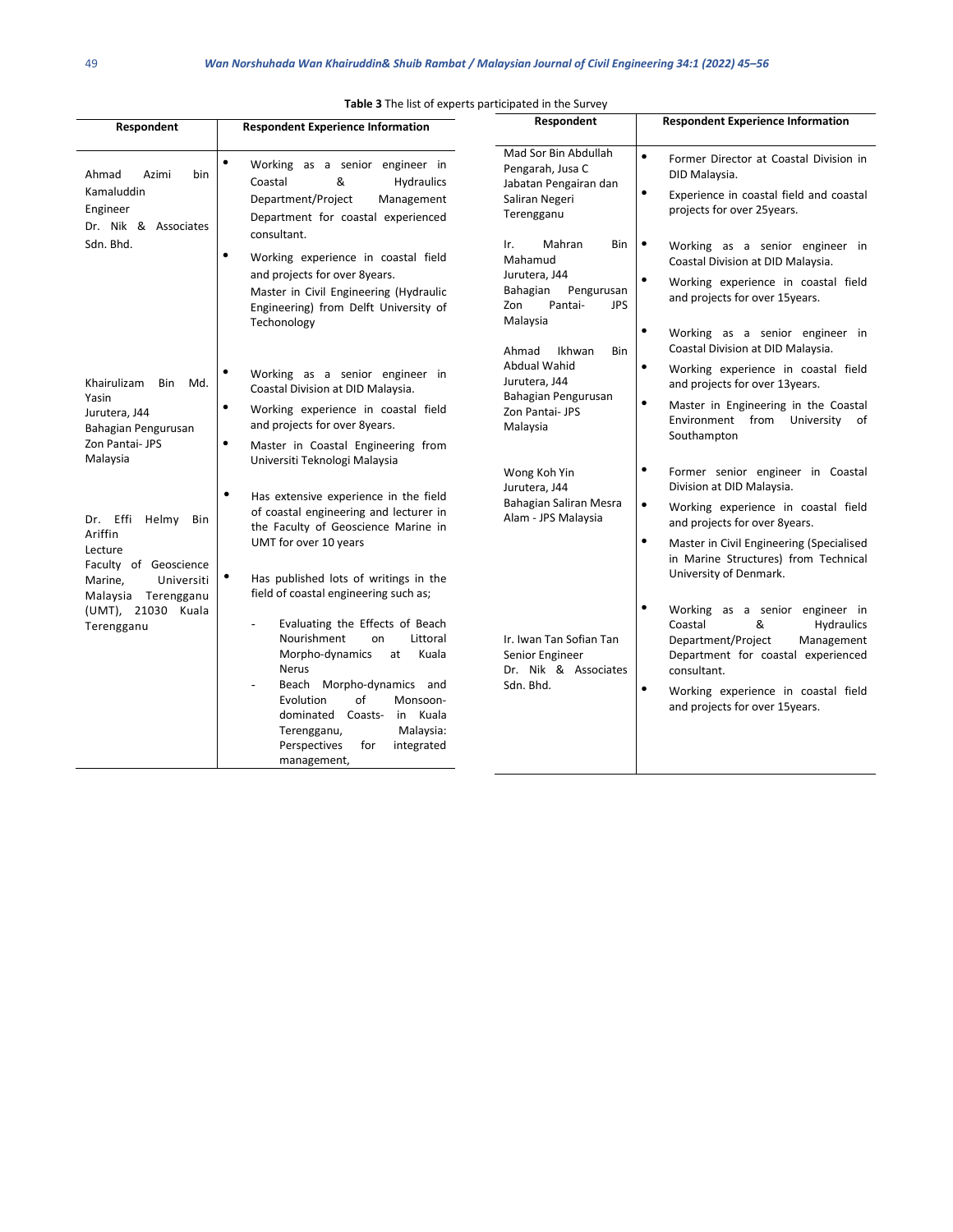#### **Table 4** Questionnaire: Erosion Considerations on Coastal Erosion

| Scope                                                                                                                                                                                                                                                                                                                                                                                                                                            | Questionnaire                                                                                                                                                                                                                                                                                                                                                                                          |  |
|--------------------------------------------------------------------------------------------------------------------------------------------------------------------------------------------------------------------------------------------------------------------------------------------------------------------------------------------------------------------------------------------------------------------------------------------------|--------------------------------------------------------------------------------------------------------------------------------------------------------------------------------------------------------------------------------------------------------------------------------------------------------------------------------------------------------------------------------------------------------|--|
| Description of Coastal Erosion                                                                                                                                                                                                                                                                                                                                                                                                                   | Describe the Malaysia<br>$\bullet$<br>coastline.<br>The current state of<br>Malaysia due to coastal<br>erosion.<br>Identify/listed the main<br>factor(s) that usually<br>caused coastal erosion<br>in Malaysia                                                                                                                                                                                         |  |
| Coastal Erosion related to the<br>nature factors.<br>Scoring parameter of<br>Wind/wave<br>Scoring parameter of<br>Sediment Pathway<br>Scoring parameter of Sea<br>Level Rise<br>Scoring parameter of Water<br>Temperature<br>Scoring parameter of Tides<br>Castal Erosion related to the<br>man-made factors.<br>Scoring parameter of<br>structure<br>Scoring parameter of Human<br>activities<br>Scoring parameter of<br>Ecosystem destruction. | this<br>each<br>In<br>part,<br>identified<br>parameter<br>during<br>the<br>literature<br>search<br>will<br>be<br>categorised<br>based<br>on<br>dimension.<br>the<br>i.e<br>natural effects and man-<br>made effects.<br>Participants<br>will<br>be<br>asked various questions<br>about the level of effect<br>for each parameter in<br>order to determine the<br>score points for the AHP<br>analysis. |  |

#### **Table 5** Likert Scale

| Least relative significance   |  |
|-------------------------------|--|
| Have relative significance    |  |
| Neutral                       |  |
| High relative significance    |  |
| Highest relative significance |  |

Three dimensions and four parameters were chosen as criteria for AHP analysis for evaluating the weighted influence of parameters, as indicated in Table 6, based on literature, expert questionnaire results, and experience.

#### **Table 6** The dimensions and factors of coastal erosion.

| <b>Dimensions</b>      | <b>Factors</b>    |
|------------------------|-------------------|
| Nature Factors         | Wave              |
|                        | Wind              |
| Man-made Factors       | Human activities  |
| Socio-Economic Eactors | Coastal Structure |

#### **Wave**

Monsoon-generated waves have the greatest impact on the Terengganu coastal area (Saadon et al., 2020). The DID databank was used to gather wave records for this study. They will usually hire consultants to perform data collecting for a monitoring programme or to prepare for future projects. Wave data/roses are based on annual and monthly plots from the Wavewatch III (WW3) historical model retrieved from point 6°N, 103.2°E in Terengganu waters. The monthly wave rise diagram for 2019 in Kuala Terengganu is shown in Figure 7a) and Figure 7(b). It appears that most of the predominant wave energy is coming from 55°N.



July

October

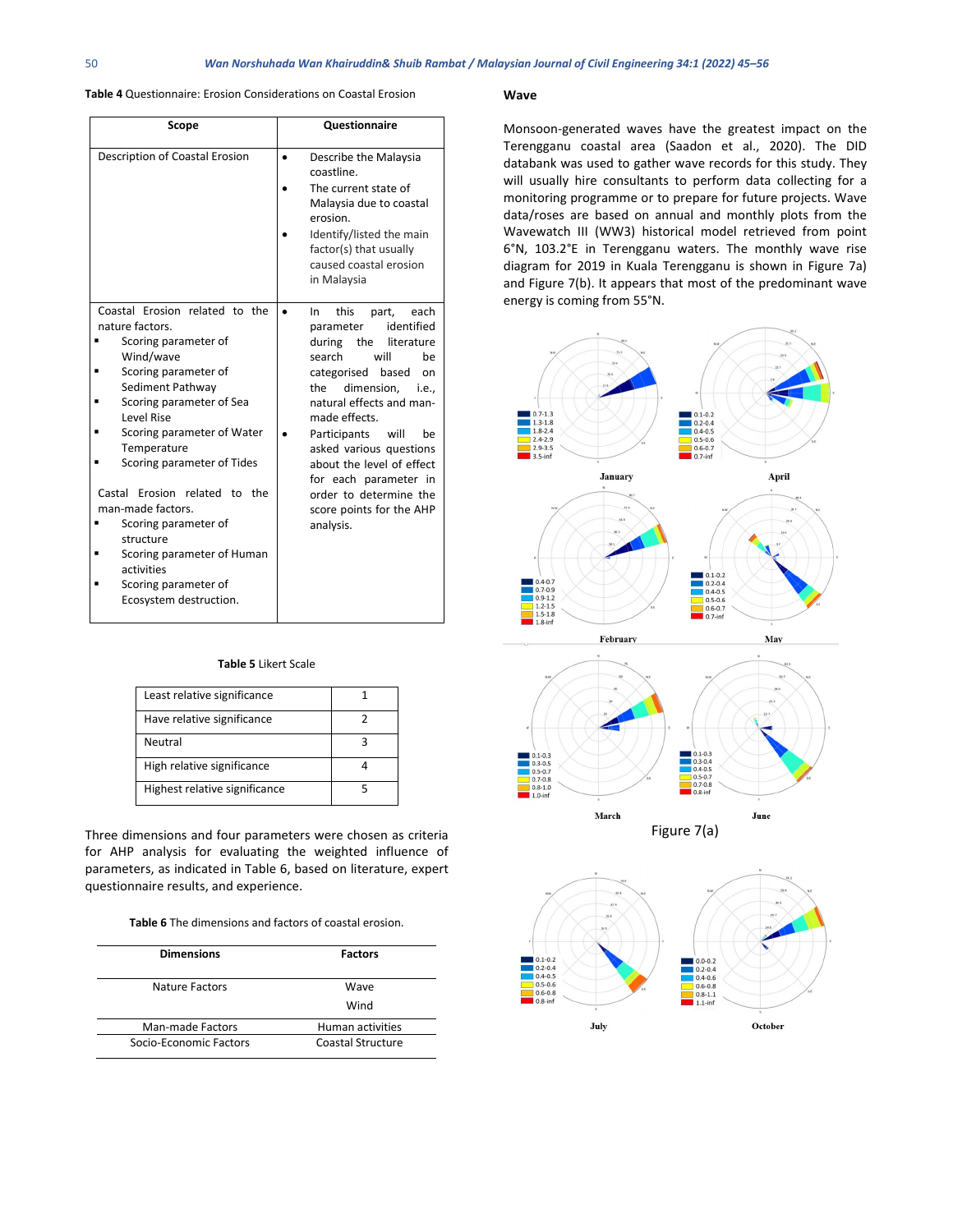

Figure 7(b)

#### *Wind*

The study site faces the South China Sea and is exposed to monsoon winds during and between monsoons. For the majority of the year, the Northeast monsoon and trade winds dominate the study region. The wind data was given by the Malaysian Meteorological Services Department (MET). For the purposes of this study, wind data from Kuala Terengganu was used. Wind velocity and direction statistics were collected between 1985 and 2019, with the Kuala Terengganu station located at roughly 5° 23' N, 103° 6' E. Figures 8 shows the yearly wind rise diagram for Kuala Terengganu. According to the yearly wind rise summary data, speeds of less than 5 m/s account for almost 80% of the observation period, with 7.7% of the time being quiet. Winds from the northeast, east, south, and southwest are also prevalent, coinciding with the northeast and southwest monsoon seasons. The time of quiet varies by month and monsoon, with the proportion of calm ranging from 6.6 percent (November to March) to 9.9 percent (October)



**Figure 8** Annual Wind Rose for Kuala Terengganu (1985-2019)

#### *Coastal Structure*

Due to a lack of understanding and integrated management, the majority of coastal erosion is caused by improperly designed and constructed coastal protection measures (Prasetya, 2001). When countermeasures (hard or soft structural solutions) are applied incorrectly or not maintained effectively, and the consequences on surrounding coastlines are not thoroughly examined, the erosion problem develops. The detrimental influence of coastal structures has been identified as a critical issue along a number of the world's coastlines (Ndour et al., 2018). These structures have the potential to disrupt longshore sediment transport or alter the dynamics of the nearshore current system (Hsu et al., 2007).

In the research area, which runs from Sultan Mahmud Airport to Telipot Beach and is densely populated, changes in coastal dynamics were also detected (Yee Ling et al., 2019). The placement of the structure from the airport to the research area is depicted in Figure 9 and Table 7. (Red circle). A set of questionnaires with questions relating to the coastal structure in the study area was distributed to the villagers in the study area to get a better understanding on the influence of structure along the coast on the study area. To help villagers answer the questionnaires, a Likert Scale was employed in the survey study with primary and secondary data to measure respondents' attitudes by evaluating their level of agreement or disagreement with a particular issue.

| Table 7 Existing conditions summary in study area |  |  |  |
|---------------------------------------------------|--|--|--|
|---------------------------------------------------|--|--|--|

| Location        | Location               | <b>Structure Remarks</b> |
|-----------------|------------------------|--------------------------|
|                 | (Village name)         |                          |
| KM1             | Seberang Takir         | Revetment                |
| KM <sub>2</sub> | Seberang Takir         | Revetment                |
| KM6             | <b>Teluk Ketapang</b>  | Airport                  |
| KM8             | <b>Tok Jembal</b>      | <b>Breakwater</b>        |
| KM9             | <b>Tok Jembal</b>      | <b>Breakwater</b>        |
| <b>KM10</b>     | <b>Banggol Tok Lib</b> | <b>Breakwater</b>        |
| <b>KM13</b>     | Telipot                | Erosion occurring        |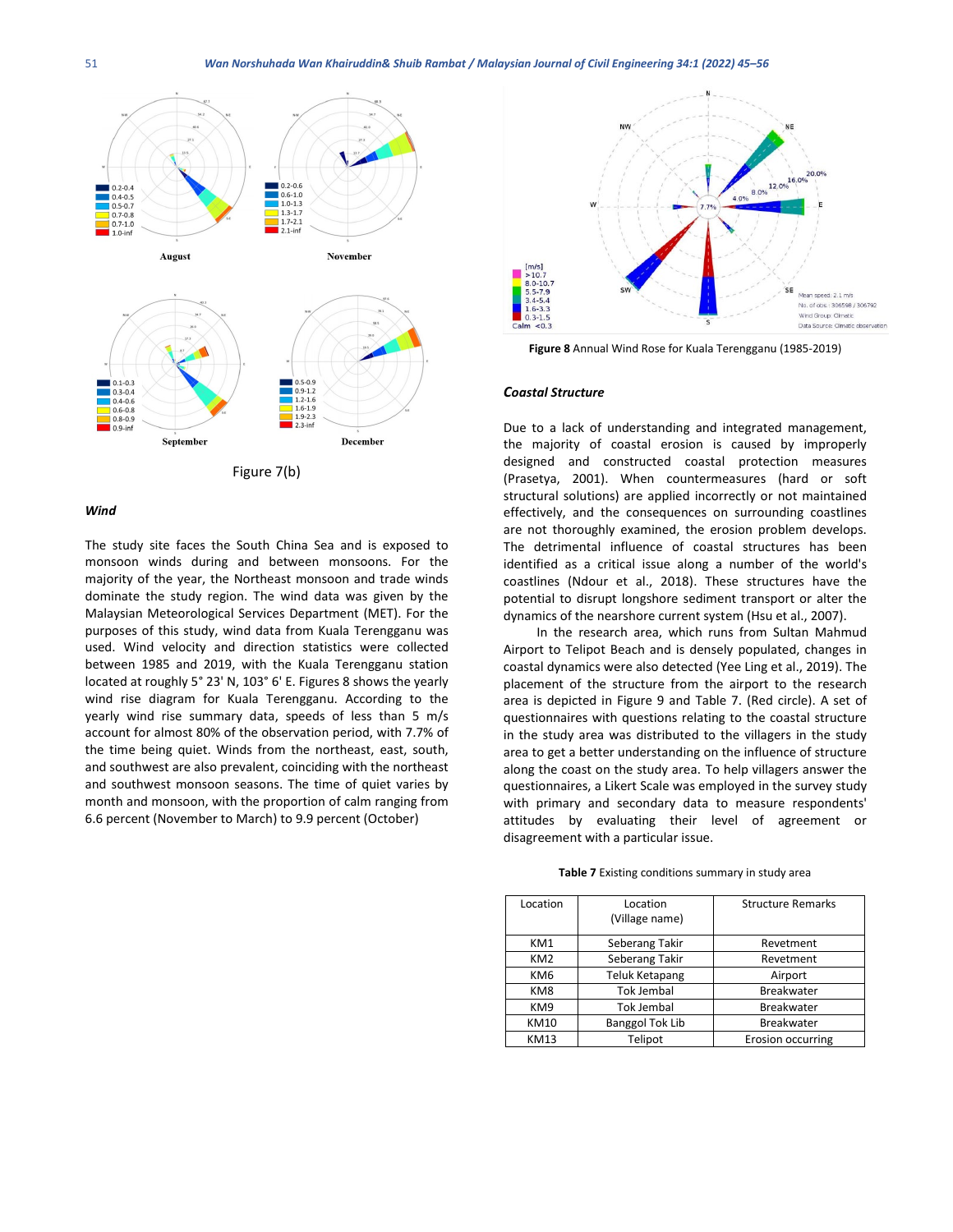

**Figure 9** Locations of structures along the stretch of study area.

#### *Human Activities*

Human actions, on par with natural forces, are a significant element in shaping the shape and function of our coastlines and coastal landforms in many places. (Sheik Mujabar & Chandrasekar, 2013). This is related to rising demand factors such as industry, trade and commerce, tourism, human population increase, and migration along the coast, all of which are adding to global pressures in the coastal zone (Zhang et al., 2000).

Coastal development encompasses engineering projects such as land reclamation for urban expansion and airport expansion, channel dredging, and the construction of ports, harbors, and jetties. Such coastal development frequently has an impact on the environment, leading to the destruction of natural dynamic ecosystems and alterations to coasts (Awang et al., 2019). In other words, these developments have the potential to disrupt the long supply of coastal sediments, leading to erosion and coastal erosion.

The activities occurring within the study area and those occurring outside the study area that have an effect on neighbouring coastal processes are depicted in Figure 10 and Table 8. Even if the activity is not directly related to the study area and takes place outside, it should be evaluated if it has an impact on the region being examined. To ascertain the extent of the impact of human activities on the study area, a questionnaire similar to the factors of human activity was developed and distributed to the study area's villagers. The Likert Scale will also be used to assist residents in answering questions for this purpose.



**Figure 10** Extent of study area for human activities consideration

**Table 8** Existing activities summary in study area

| Location                 | Remarks/Activities                                                                                             |
|--------------------------|----------------------------------------------------------------------------------------------------------------|
| Mengabang Telipot        | Study area. Erosion occurring                                                                                  |
| Pengkalan Maras          | Erosion occurring. No revetment or protection<br>measures. Scarp formation.                                    |
| Mengabang Telung         | Eroding. A small stream flowing at the location                                                                |
| <b>Batu Rakit</b>        | Submerged rock 640m from shore. Erosion<br>occurring. Scarp formation                                          |
| Gem Beach Resort         | Slow erosion starting to occurring. Casuarina<br>trees along the beach. No new growth in front<br>of the trees |
| Sg. Mengabang<br>Panjang | Small sand mining from year 2017-2018.                                                                         |
| Mengabang Tapah<br>Besar | Small sand mining from year 2018-2019.                                                                         |
| Mengabang Tapah<br>Kecil | Small sand mining from year 2018-2019.                                                                         |

#### **3.0 RESULTS AND DISCUSSION**

This section will explain the analysis of data acquired from three sources: expert feedbacks from questionnaires, digital data for waves and winds, and observational data from coastal structures and human activities. Two methods, AHP and ANN, were utilised to conduct the analysis utilising the data acquired to determine the extent of the impact of all of these factors on coastal erosion.

#### **3.1 AHP Pairwise Comparison**

The AHP method was used to determine the weighting of each criterion, namely natural, human activities, and socio-economic factors. By judging the relative importance of indexes in pairs, the indexes of a level are compared to other indexes of the same level and their relative importance is calculated, as illustrated in Table 9. For the purposes of comparison, a scale ranging from "1" to "9" will be used, with "1" indicating the least significant effect and "9" indicating the most significant effect on coastal erosion. The significance value of the pair-wise comparison is represented on a scale of 1-9 as shown in Table 10 according to (Saaty, 2002).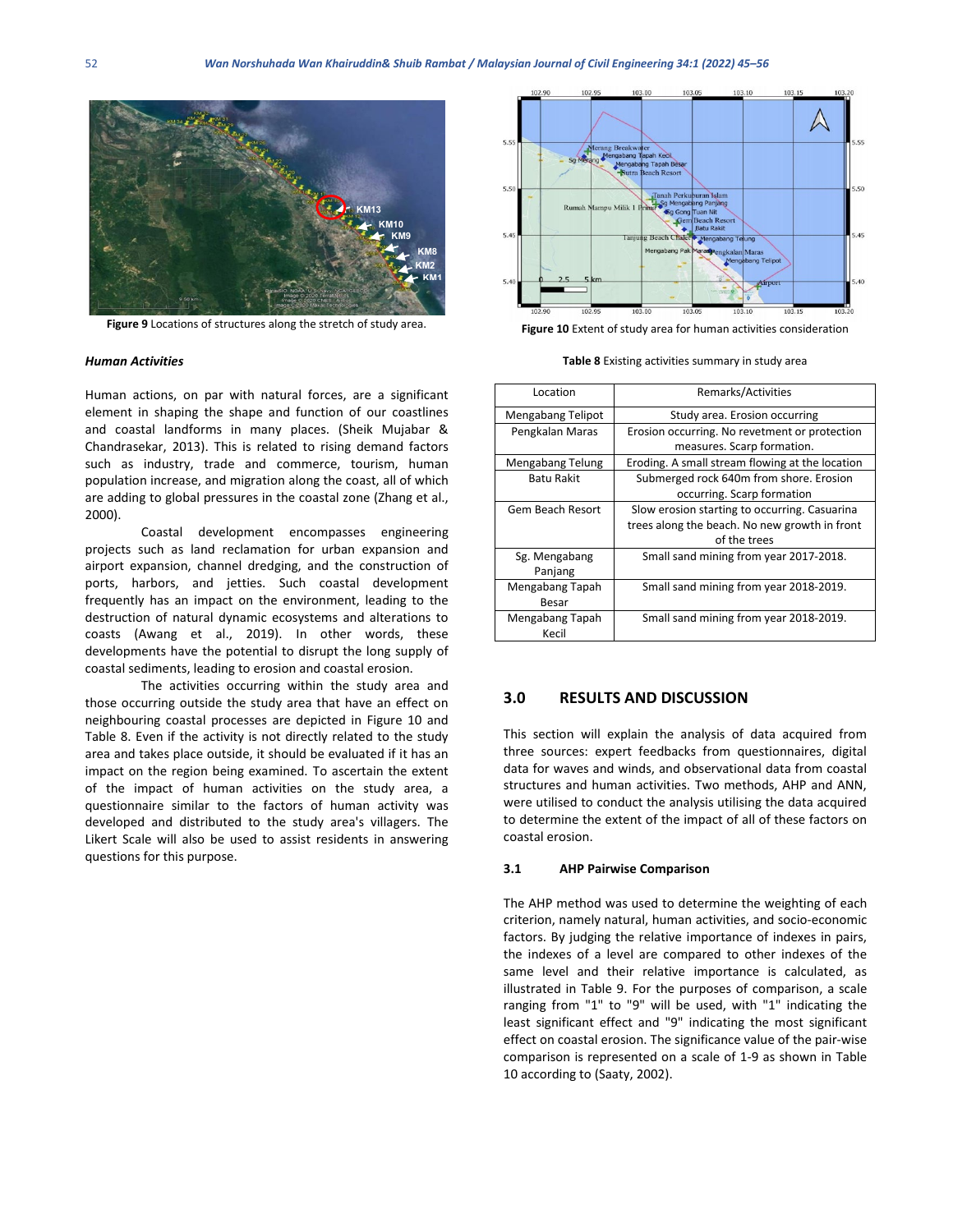| Table 9 Pair-wise Comparison Matrix for the criteria |  |
|------------------------------------------------------|--|
|------------------------------------------------------|--|

| <b>Criteria</b>            | Wave<br>$b_1$ | Win $b2$ | Coastal<br><b>Structures</b> | Human<br>Activities |
|----------------------------|---------------|----------|------------------------------|---------------------|
|                            |               |          | $b_3$                        | b4                  |
| Wave, $b_1$                | 1             | 5        | 1/5                          | $\mathbf{1}$        |
| Wind, $b_2$                | 1/5           | 1        | 1/7                          | 1/7                 |
| Coastal                    | 5             | 7        | $\mathbf{1}$                 | $\overline{2}$      |
| Structures, $b_3$<br>Human | $\mathbf{1}$  | 7        | 1/2                          | 1                   |
| Activities, b4             |               |          |                              |                     |
| <b>TOTAL</b>               | 36/5          | 20       | 129/70                       | 29/7                |

**Table 10** The fundamental scale of absolute numbers

| <b>Numerical Rating</b> | Verbal judgments of preferences |
|-------------------------|---------------------------------|
|                         | <b>Extremely Importance</b>     |
| 8                       | Very strongly to extremely      |
|                         | Very strongly Importance        |
| 6                       | Strongly to very strongly       |
| 5                       | Strongly Importance             |
| 4                       | Moderately to strongly          |
| 3                       | Moderately Importance           |
| 2                       | Weak or slight                  |
|                         | Equally Importance              |

#### **3.2 AHP Weighting**

Next, for each factor included in this study, the priority weightage vector, also known as the eigenvector, is determined. The priority weightage is generally preferred as a reasonable approach to evaluate the relationship between these aspects, hence leading to the situation of intransitivity (Morais & De Almeida, 2012).

The following are some examples of weighted computations for each factor;

For the first cell,  $b_{11} = a_{11} / (a_{11} + a_{21} + a_{31})$ 

After all the values have been computed using the equation as shown above, the normalised eigenvector (W) is calculated by averaging all the values across the rows as presented below;

$$
W = 1/4
$$
\n
$$
\begin{bmatrix}\n5/36 + 5/20 + 14/129 + 7/29 \\
1/36 + 1/20 + 10/129 + 1/29 \\
25/36 + 7/20 + 70/129 + 14/29 = 0.5333 \\
5/36 + 5/20 + 35/129 + 7/29\n\end{bmatrix}
$$
\n
$$
0.0459
$$
\n
$$
0.5333
$$
\n
$$
0.2404
$$

The normalised eigenvector is also called as the priority vector which is shows the relative weightage among the factors. The fractional values in each row were transformed into decimals after the normalised eigenvector for all factors was determined. The overall average obtained for the 'criteria' must equal 1 to guarantee that the computation is correct. Table 11 shows the preferred findings for the four factors in terms of the cause criterion.

**Table 11** The Normalized Matrix with Row Averages between Criteria

| Criteria                     | Wave   | Wind   | Coastal           | Human        | Weightage |
|------------------------------|--------|--------|-------------------|--------------|-----------|
|                              |        |        | <b>Structures</b> | Activities   |           |
| Wave                         | 0.0347 | 0.0625 | 0.0795            | 0.0603       | 0.1804    |
| Wind                         | 0.0069 | 0.0125 | 0.0193            | 0.0086       | 0.0459    |
| Coastal<br><b>Structures</b> | 0.1736 | 0.0875 | 0.1356            | 0.1207       | 0.5333    |
| Human<br>Activities          | 0.0347 | 0.0875 | 0.0678            | 0.0603       | 0.2404    |
|                              |        |        |                   | <b>TOTAL</b> | 1.000     |

It is assumed that the weights can be expressed as a continuous function with values between 0 and 1 based on the outcomes of weightage values obtained above. Higher weights, which is closer to 1, represent factor more significant to coastal erosion. Similarly, when the factor has less of an impact on coastal erosion, the lower weights will approach zero. Table 12 shows the final weights obtained for all aspects.

**Table 12** The Final Weightage for Each Criteria

| Criteria                  | Weightage |
|---------------------------|-----------|
| Wave                      | 0.1804    |
| Wind                      | 0.0459    |
| <b>Coastal Structures</b> | 0.5333    |
| <b>Human Activities</b>   | 0.2404    |

#### **3.3 ANN Results**

ANN analysis also can provide weighting values for each factor against erosion in addition to AHP. These figures can be derived through ANN results analysis (Dongare and colleagues, 2012). An ANN is a sort of processor that has a natural tendency to put previously learned knowledge into practise. The goal of this step is to use ANNs to offer an alternate solution for the MCDM's basic weighting process such AHP. The network proposed in this study is a feed forward network with one hidden layer. The input layer is composed of five neurons (wave, wind, human activities, coastal structures, and recorded erosion rate for data training namely as "bias"). Whereas, each hidden layer is composed of four neurons, and the output layer is composed of one neuron (predicted erosion rate). For the purpose of ANN method analysis, SPSS software was used to submit the data as described above.

Data sets in numerical form for the aforementioned parameters are provided for 2016 to 2019 as data input for ANN analysis. For factors "Coastal structures" and "Human activities", a basic inspection process at study area was utilised to generate results in numerical form for use as input data in the SPSS programme. Inspections are carried out by examining current beach conditions as well as previous records (2016- 2019). When there are no coastal structures or human activities in the study area, a value of "0" will be assigned, while a value of "5" will be assigned when there are dense coastal structures and considerable human activity. Data on wind, wave, and coastal erosion will be obtained from government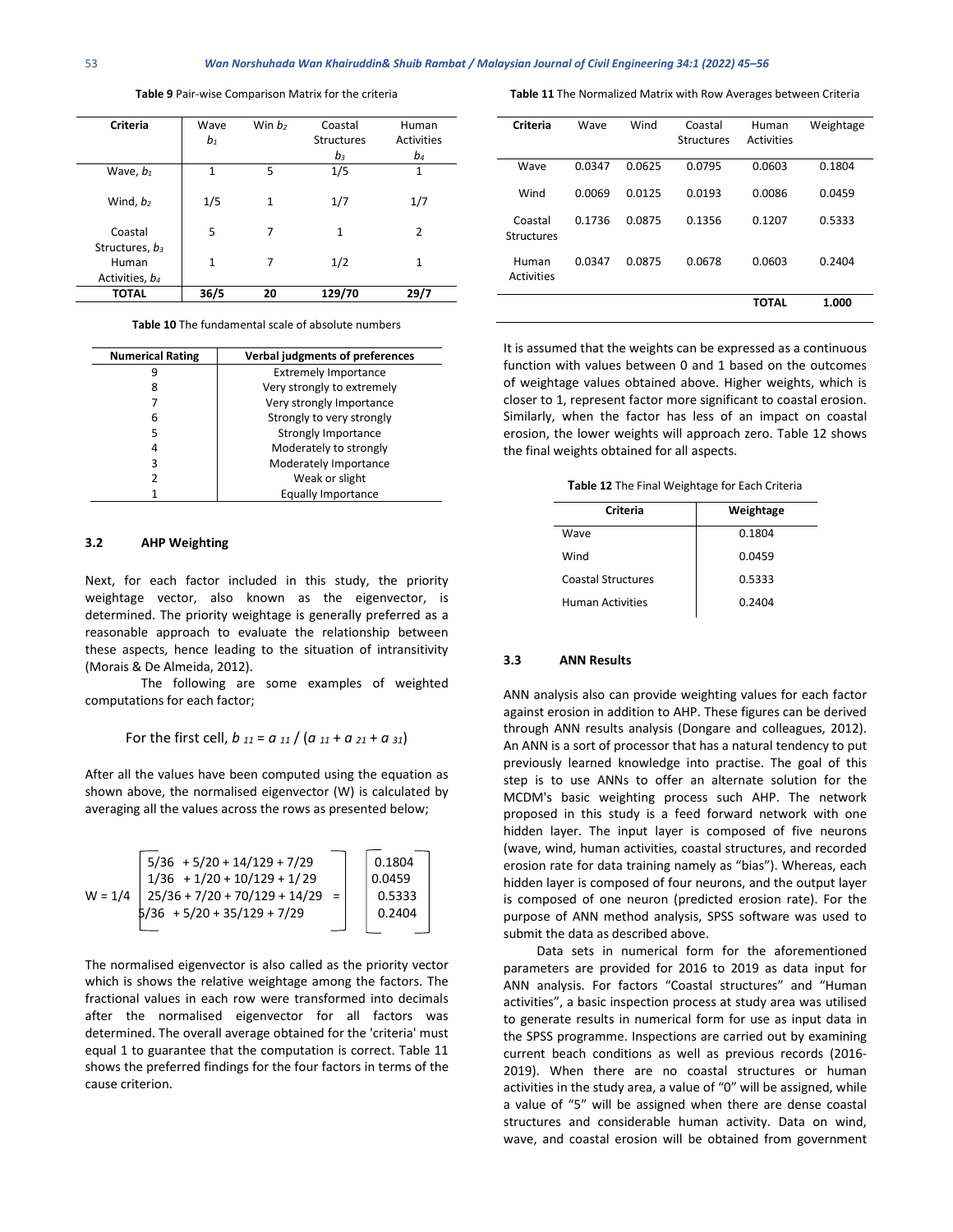databanks as well as consultant reports for the period 2016- 2019.

ANN analysis was performed after the data was successfully uploaded into the system. As a result, Figure 9 depicts the outcomes of this study's neural network topology. The connections between nodes are defined by the network topology (lines). A thick blue line shows a strong relationship between inputs and outputs, and these connections dictate how nodes interact. The strength of the connection between



**Figure 9** ANN Topology Result.

The significant computational weightage and normalized importance for each parameter that can be obtained using ANN models is shown in Table 13. The ANN model was used to determine the relative importance of coastal erosion causes, and it was discovered that factor coastal structures had the greatest impact on erosion (61.2%), followed by human activities (23.2%), wind (8.2%), and wave (7.4%). Because the test results varied according to the application and data groupings, it was observed that the test results differed from the AHP results. However, both applications demonstrated a strong correlation in terms of their significance across all parameters. The amount of data used and familiarity with software applications are both important factors in the success of artificial neural network applications.

| Table 12 Independent Variable Importance |  |
|------------------------------------------|--|
|------------------------------------------|--|

| Factors            | Importance | Normalized |
|--------------------|------------|------------|
|                    |            | Importance |
| Wave               | .074       | 12.1%      |
| Wind               | .082       | 13.4%      |
| Coastal structures | .612       | 100.0%     |
| Human activities   | 232        | 37.8%      |

Based on AHP and ANN analysis, the weights in Table 14 show the relationship between the influential parameters on coastal erosion.

|  | Table 13 The Final Weightage for Each Criteria from AHP and ANN |
|--|-----------------------------------------------------------------|
|--|-----------------------------------------------------------------|

| Criteria                  | Weightage<br>(AHP) | Weightage<br>(ANN) |
|---------------------------|--------------------|--------------------|
| Wave                      | 0.1840             | 0.074              |
| Wind                      | 0.0459             | 0.082              |
| <b>Coastal Structures</b> | 0.5333             | 0.612              |
| <b>Human Activities</b>   | 0.2404             | 0.232              |

The findings of the study show that the degree of influence of factors on coastal erosion varies. The study's findings are outlined below;

- i. The coastline structure has the greatest influence on coastal erosion, according to the results of the AHP and ANN analyses performed on the data collected in this study. The presence of coastal structures in the study area, such as offshore breakwaters, revetments, and groynes, has several effects, including trapped sand at the structure's top, which consumes sediment budgets and causes coastal erosion along adjacent shorelines. According to various prior studies conducted on the Kuala Nerus/Kuala Terengganu coastline, most of the coastlines in the two districts are classified as critical. This severe erosion is caused by physical processes such as sea level changes and human activity, as well as the construction of erosion defense structures that affects adjacent beaches. (Muslim et al., 2011; Zulfakar et al., 2020, 2020).
- ii. According to the findings, human activities have the second highest impact on the problem of coastal erosion. A significant human activity on the coast of Kuala Nerus is the construction of the Sultan Mahmud airport, which projects 500 metres into the sea. After construction was completed in 2008, erosion on the beach next to the airport (north side) became visible, causing erosion along 290 to 360 metres in some area (Muslim et al., 2011). Because of the impact of the airport extension construction, the government had to spend a large amount of cost in 2011 to solve the problem of critical erosion on the beach of Tok Jembal, which is the beach closest to the airport. To this day, the airport's construction has had a substantial impact on erosion in the surrounding coastal area.
- iii. The area of study faces the South China Sea. Wind conditions in the South China Sea and the Gulf of Thailand are primary wave generating mechanism for wave's incident to the study area. It can be seen that winds coming from the east and north east coincides with the north-eastern monsoon period. The waves and wind are the most extreme during this season, with wave heights reaching 3 to 4 metres. During this season, when the direction of the waves is perpendicular the coast (cross-shore), a large amount of sediment will be carried by the waves and cause erosion.

### **4.0 CONCLUSION**

It is quite clear that the causes of coastal erosion include a variety of factors, each of which has a significant effect. The AHP and ANN methods were found to be quite capable and computationally easy to compute the level of contribution of each factor to coastal erosion with the available data. The AHP method employs measurements considered criteria with relative importance in order to rank each factor in relation to other factors. For AHP methods, subjective assessment, the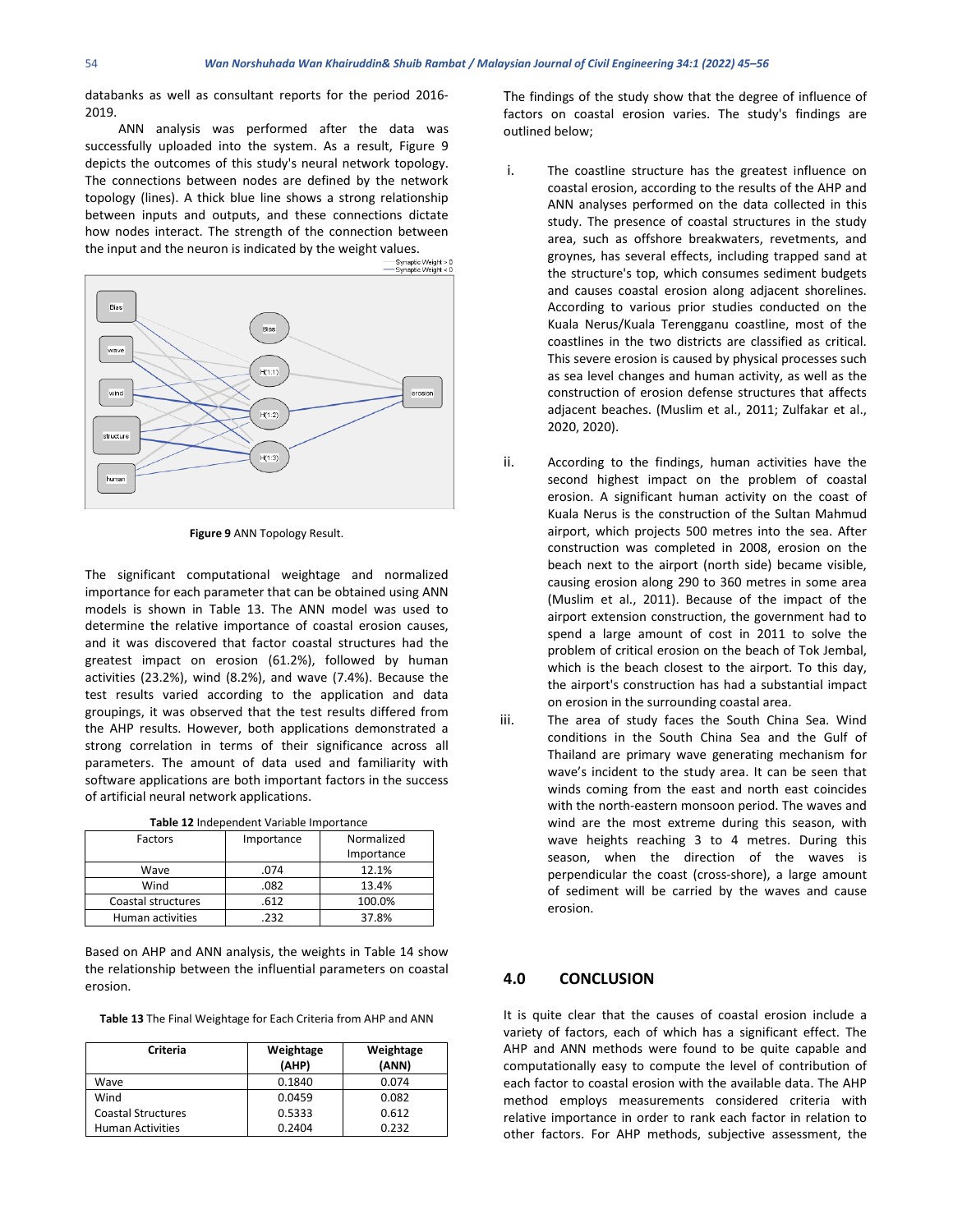experience, and intuition of experts on the evaluation of selected categories and levels of risk are used. The test results are encouraging, implying that this approach could be used in real-world situations. When there is a lack of statistical data for every possible parameter, the AHP method provides a fairly good and reliable assessment. But, by using the ANN method, with complete data it thus reduces the process of human error assessment in assessing the level of contribution of each factor to coastal erosion. However, the results show that the AHP and ANN-based models produce reliable results, the fault tolerance capacity is small, and the weighting result show no significant differences between the two methods. As a future scope, an index-based erosion rate determination method can be developed through weighted analysis for each influential factor to assist decision makers in assessing the extent to which each factor affects erosion when a coastline is to be developed.

#### **Acknowledgements**

This paper did not receive any specific grant from University or funding agencies in public, commercial, or not for profit sectors.

#### **References**

- [1] Abuodha, P. A. O., & Woodroffe, C. D. 2010. Assessing vulnerability to sea-level rise using a coastal sensitivity index: A case study from southeast Australia. *Journal of Coastal Conservation*, *14*(3): 189–205. https://doi.org/10.1007/s11852-010-0097-0
- [2] Adler, M., & Ziglio, E. 1996. *Gazing into the Oracle: The Delphi method and its application to social policy and public health* (p. 252).
- [3] Al-harbi, K. M. A. (1990). The analytic hierarchy process. *European Journal of Operational Research*, *45*(2–3): 378. https://doi.org/10.1016/0377-2217(90)90209-t
- [4] Asmawi, M. Z., & Ibrahim, A. N. 2013. The Perception of Community on Coastal Erosion Issue in Selangor, Malaysia. *Journal of Clean Energy Technologies*, *1*(3): 164–168. https://doi.org/10.7763/jocet.2013.v1.38
- [5] Awang, A., Aizam, N. A. H., & Abdullah, L. (2019). An integrated decision-making method based on neutrosophic numbers for investigating factors of coastal erosion. Symmetry, 11(3), 1-26. https://doi.org/10.3390/sym11030328
- [6] Boruff, B. J., Emrich, C., & Cutter, S. L. 2005. Erosion hazard vulnerability of US coastal counties. *Journal of Coastal Research*, *21*(5): 932–942. https://doi.org/10.2112/04-0172.1
- [7] Calil, J., Reguero, B. G., Zamora, A. R., Losada, I. J., & Méndez, F. J. 2017. Comparative Coastal Risk Index (CCRI): A multidisciplinary risk index for Latin America and the Caribbean. *PLoS ONE*, *12*(11): 1–24. https://doi.org/10.1371/journal.pone.0187011
- [8] Chen, M., Challita, U., Saad, W., Yin, C., & Debbah, M. 2019. Artificial Neural Networks-Based Machine Learning for Wireless Networks: A Tutorial. *IEEE Communications Surveys and Tutorials*, *21*(4): 3039– 3071. https://doi.org/10.1109/COMST.2019.2926625
- [9] Chou, C. C., & Yu, K. W. 2013. Application of a new hybrid fuzzy AHP model to the location choice. *Mathematical Problems in Engineering*, *2013*. https://doi.org/10.1155/2013/592138
- [10] DID. 2015. *National Coastal Erosion Study 2015*. *1*, ES 27.
- [11] Dong, Y., Xu, Y., Li, H., & Dai, M. 2008. A comparative study of the numerical scales and the prioritization methods in AHP. *European Journal of Operational Research*, *186*(1): 229–242. https://doi.org/10.1016/j.ejor.2007.01.044
- [12] Dongare, A. D., Kharde, R. R., & Kachare, A. D. 2012. Introduction to Artificial Neural Network ( ANN ) Methods. *International Journal of Engineering and Innovative Technology (IJEIT)*, *2*(1): 189–194.
- [13] Ghazali, N. H. M. 2006. Coastal erosion and reclamation in Malaysia.

*Aquatic Ecosystem Health and Management*, *9*(2): 237–247. https://doi.org/10.1080/14634980600721474

- [14] Goldenberg, S. B., Landsea, C. W., Mestas-nuñez, A. M., & Gray, W. M. 2014. *All use subject to JSTOR Terms and Conditions Causes Activity : Implications*. *293*(5529): 474–479.
- [15] Hendriyono, W., Wibowo, M., Hakim, B. Al, & Istiyanto, D. C. 2015. Modeling of Sediment Transport Affecting the Coastline Changes due to Infrastructures in Batang - Central Java. *Procedia Earth and Planetary Science*, *14*: 166–178. https://doi.org/10.1016/j.proeps.2015.07.098
- [16] Hsu, T. W., Lin, T. Y., & Tseng, I. F. 2007. Human impact on coastal erosion in Taiwan. *Journal of Coastal Research*, *23*(4): 961–973. https://doi.org/10.2112/04-0353R.1
- [17] Jonah, F. E., Mensah, E. A., Edziyie, R. E., Agbo, N. W., & Adjei-Boateng, D. 2016. Coastal Erosion in Ghana: Causes, Policies, and Management. *Coastal Management*, *44*(2): 116–130. https://doi.org/10.1080/08920753.2016.1135273
- [18] Kabir, G., & Hasin, M. A. A. 2013. Multi-criteria inventory classification through integration of fuzzy analytic hierarchy process and artificial neural network. *International Journal of Industrial and Systems Engineering*, *14*(1): 74–103. https://doi.org/10.1504/IJISE.2013.052922
- [19] Koks, E. E., Rozenberg, J., Zorn, C., Tariverdi, M., Vousdoukas, M., Fraser, S. A., Hall, J. W., & Hallegatte, S. 2019. A global multi-hazard risk analysis of road and railway infrastructure assets. *Nature Communications*, *10*(1): 1–11. https://doi.org/10.1038/s41467-019- 10442-3
- [20] Koroglu, A., Ranasinghe, R., Jiménez, J. A., & Dastgheib, A. 2019. Comparison of Coastal Vulnerability Index applications for Barcelona Province. *Ocean and Coastal Management*, *178*(November 2018): 104799. https://doi.org/10.1016/j.ocecoaman.2019.05.001
- [21] Lecun, Y., Bengio, Y., & Hinton, G. 2015. Deep learning. *Nature*, *521*(7553): 436–444. https://doi.org/10.1038/nature14539
- [22] Mentaschi, L., Vousdoukas, M. I., Pekel, J. F., Voukouvalas, E., & Feyen, L. 2018. Global long-term observations of coastal erosion and accretion. *Scientific Reports*, *8*(1): 1–11. https://doi.org/10.1038/s41598-018-30904-w
- [23] Morais, D. C., & De Almeida, A. T. 2012. Group decision making on water resources based on analysis of individual rankings. *Omega*, *40*(1): 42–52. https://doi.org/10.1016/j.omega.2011.03.005
- [24] Muslim, A. M., Ismail, K. I., Khalil, I., Razman, N., & Zain, K. 2011. Detection of shoreline changes at Kuala Terengganu, Malaysia from multi-temporal satellite sensor imagery. *34th International Symposium on Remote Sensing of Environment - The GEOSS Era: Towards Operational Environmental Monitoring*, *April*.
- [25] Ndour, A., Laïbi, R. A., Sadio, M., Degbe, C. G. E., Diaw, A. T., Oyédé, L. M., Anthony, E. J., Dussouillez, P., Sambou, H., & Dièye, E. hadji B. 2018. Management strategies for coastal erosion problems in west Africa: Analysis, issues, and constraints drawn from the examples of Senegal and Benin. *Ocean and Coastal Management*, *156*: 92–106. https://doi.org/10.1016/j.ocecoaman.2017.09.001
- [26] Nobre, G. C., & Tavares, E. 2017. Scientific literature analysis on big data and internet of things applications on circular economy: a bibliometric study. *Scientometrics*, *111*(1): 463–492. https://doi.org/10.1007/s11192-017-2281-6
- [27] Özcan, E., Danışan, T., Yumuşak, R., & Eren, T. 2020. An artificial neural network model supported with multi criteria decision making approaches for maintenance planning in hydroelectric power plants [Planowanie utrzymania ruchu w elektrowniach wodnych w oparciu o model sztucznej sieci neuronowej wsparty wi. *Eksploatacja i Niezawodnosc*, *22*(3): 400–418.
- [28] https://www.scopus.com/inward/record.uri?eid=2-s2.0- 85091887440&doi=10.17531%2Fein.2020.3.3&partnerID=40&md5=e bbc0edab173f165560f32b1469f8c74
- [29] Özyurt, G., & Ergin, A. 2010. Improving coastal vulnerability assessments to sea-level rise: A new indicator-based methodology for decision makers. *Journal of Coastal Research*, *26*(2): 265–273. https://doi.org/10.2112/08-1055.1
- [30] Prasad, D. H., & Kumar, N. D. 2014. Coastal Erosion Studies—A Review. *International Journal of Geosciences*, *05*(03): 341–345. https://doi.org/10.4236/ijg.2014.53033
- [31] Prasetya, G. 2001. Chapter 4: Protection from coastal erosion. *Coastal Protection in the Aftermath of the Indian Ocean Tsunami: What Role for Forests and Trees? Proceedings of the Regional Technical Workshop, Khao Lak, Thailand, 28–31 August 2006*, 103–